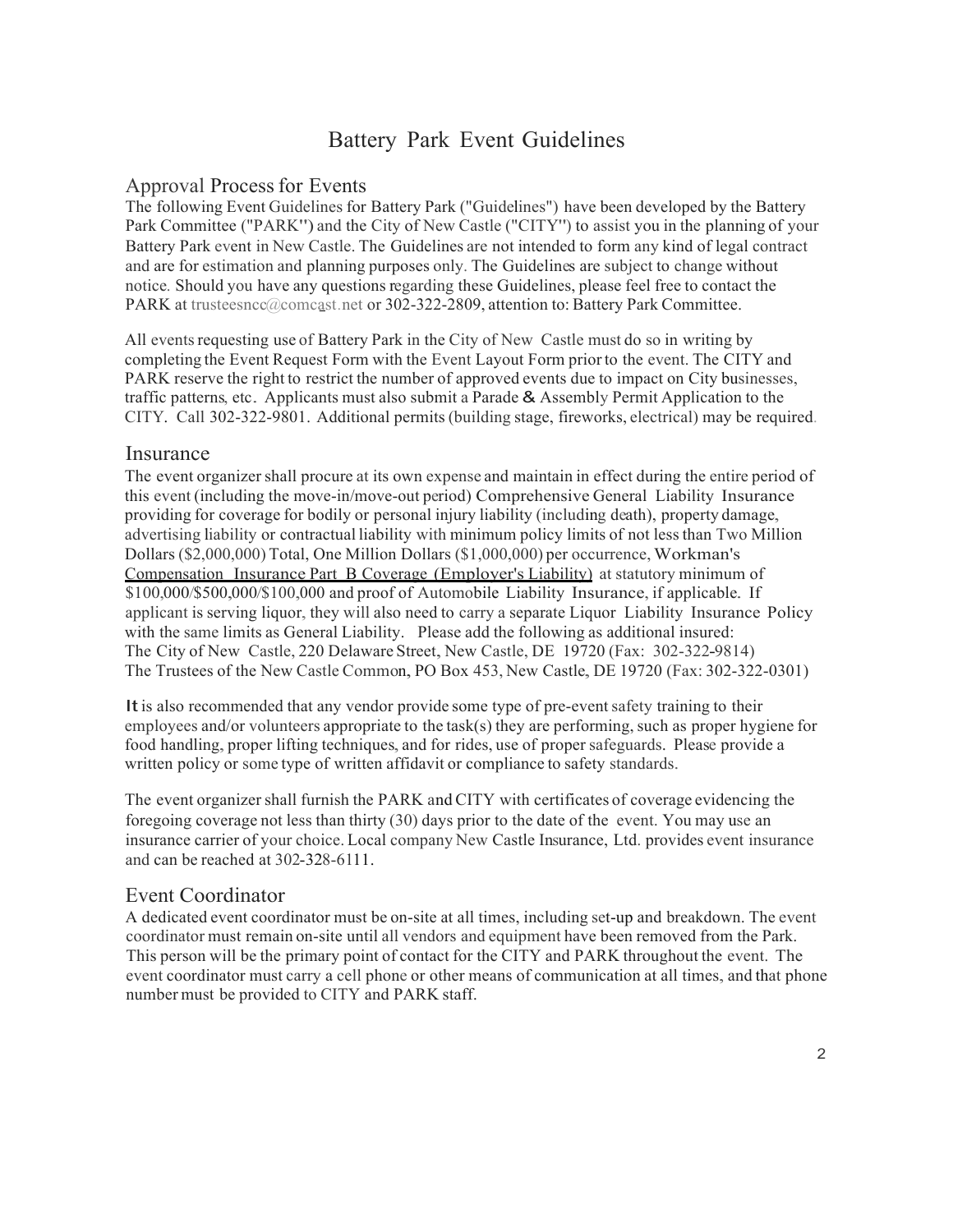## Access, Move-in Move-out and Event End times

#### Move-in times

Battery Park is available for equipment move-in after 6 p.m. on the day immediately preceding your event. Earlier move-in times for the Park must be approved by the PARK in writing prior to move-in.

#### Move-out and event end times

All equipment must be removed **IMMEDIATELY** following the close of your event unless otherwise agreed to in writing by the PARK. In all cases, equipment must be fully removed by the time the Park closes at dusk. Vendors are not permitted to remain open for business after the ending time of the event. All alcohol sales must end a minimum of one (1) hour prior to the end of the event.

#### Vehicle Access to Park and River walk

Vendors, event staff and/or anyone else attending your event SHALL NOT drive nor park vehicles on grassy areas within the PARK, sidewalks and/or along the River walk, for any reason without the express written consent of the PARK. Vehicle traffic must be kept to a minimum at all times during your event. The CITY reserves the right to restrict vehicle traffic during events.

#### Sidewalk Access

All sidewalks along the River walk and within and/or adjacent to the PARK must remain clear and free of obstruction at all times. At no time shall tents, power cords, generators, displays, or any other structure impede or otherwise adversely affect pedestrian access to sidewalk areas.

## City and Municipal and other Services

#### Electricity

Limited accessto electricity is available to events using Battery Park. Please contact the Municipal Services Commission at 302-323-2333. NOTE: There is not sufficient power in Battery Park to accommodate sound or lighting systems. All such systems must be run off a generator.

#### Fire Marshall/Special Permits

If you need Fire Marshall assistance for fireworks, gated events, etc. or special permits(e.g.fireworks, building permit for stage), please contactJeff Bergstrom at 302-322-9813.

#### Police

The CITY will coordinate the provision of police personnel in accordance with the details of your event must be requested through the Parade & Assembly permit application. Police personnel will be provided for a fee as specified in the Parade & Assembly Permit.

#### Street Closures

A permit must be obtained for street closures. Contact the City of New Castle at 302-322-9801 for a Parade & Assembly permit.

#### Emergency Medical Technician (EMT) Services

If you need EMT services such as bicycle EMTs for race or ambulance on standby, please contact Goodwill Fire Company. Chris Robinson (chief) Chris 182@verizon.nct or mobile 302-250-1925 OR Tim Moore (EMS) 18pd6@comcast.nct or mobile 302-420-1008.

#### Parking

The CITY has limited parking at the Park parking lots for your Event. Two parking lots are available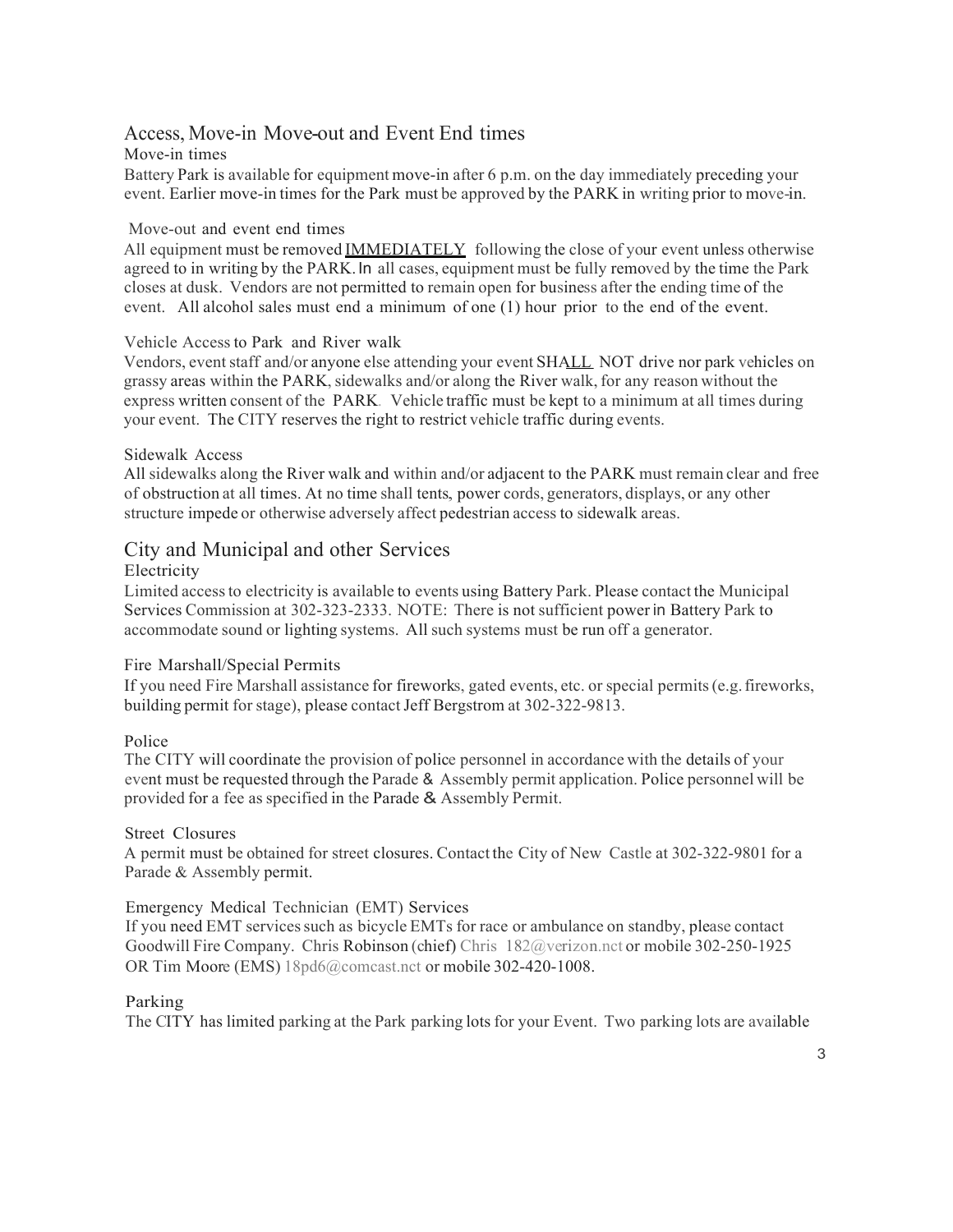for parking. They are located at South & Third Streets and at the end of Third Street lot next to the New Castle Sailing Club. Other parking lots at nearby churches, schools and the New Castle Senior Center may also be available by contacting them directly. A fee for this use may be required.

#### Trash and Toilets

#### Trash Receptacles & Removal

This is a trash free Park with no trash receptacles. Event organizers may choose to provide their own trash receptacles and removal at their expense. Fees may be deducted from security deposit for trash not removed from Park. The CITY may, at its sole option, provide additional trash receptacles and trash removal for a fee. Requests for additional trash barrels and trash removal must be made in writing to the CITY in the Parade& Assembly permit.

#### Portable Toilets

There is one public restroom in the PARK. Portable toilets SHA LL NOT be positioned on the River walk at any time or within <sup>100</sup> feet of any residential property adjoining the PARK. You may use a portable toilet vendor of your choice. The following vendor has been used for past events: A-1 Sanitation Services 302-322-1074

## Food and Beverage Vendors

#### Alcohol Sales

All events selling alcohol must obtain a gathering license from the Alcohol Beverage Control Commission. Alcohol sales must end a minimum of ONE HOUR prior to the end time of the event. Alcohol sales require an alcohol beverage permit from the CITY, with application 30 days in advance.

#### Cooking

There is no cooking permitted within the PARK except by authorized, licensed and inspected food vendors operating in affiliation with a contracted and insured event.

#### Vendors

Vendors of food and beverages shall comply with all state health standards and requirements and shall display publicly the appropriate certificate or letter of compliance. All vendors must strictly adhere to the following guidelines and any other guidelines imposed by the CITY or PARK. Vendors that do not adhere to all applicable guidelines may, at be required to leave the event and/or be barred from participating in future events at the Park.

Guidelines for vendors are as follows:

Vendors must be self-contained.

Vendors must have and display all applicable permits, including any permitsissued by the Delaware Division of Public Health.

Vendors shall remove all of their own trash, including but not limited to used cooking grease, boxes, charcoal, pallets, cinder blocks, etc. The dumping of grease is ILLEGAL in the City of New Castle. Grease barrels, where provided, should be used to dispose of all used cooking grease.

Vendors shall not mark or otherwise damage pavement surfaces in any way.

Vendors must close for business no later than the closing time of the event, and must vacate the Park within sixty (60) minutes of the closing of the event.

Vendors shall notsell "Silly String", "poppers" or any other products that the CITY chooses to prohibit. Vendors shall not permit nor cause glass bottles to be brought within the Park and/orsurrounding areas. Vendors shall not drive stakes or supports into any paved areas.